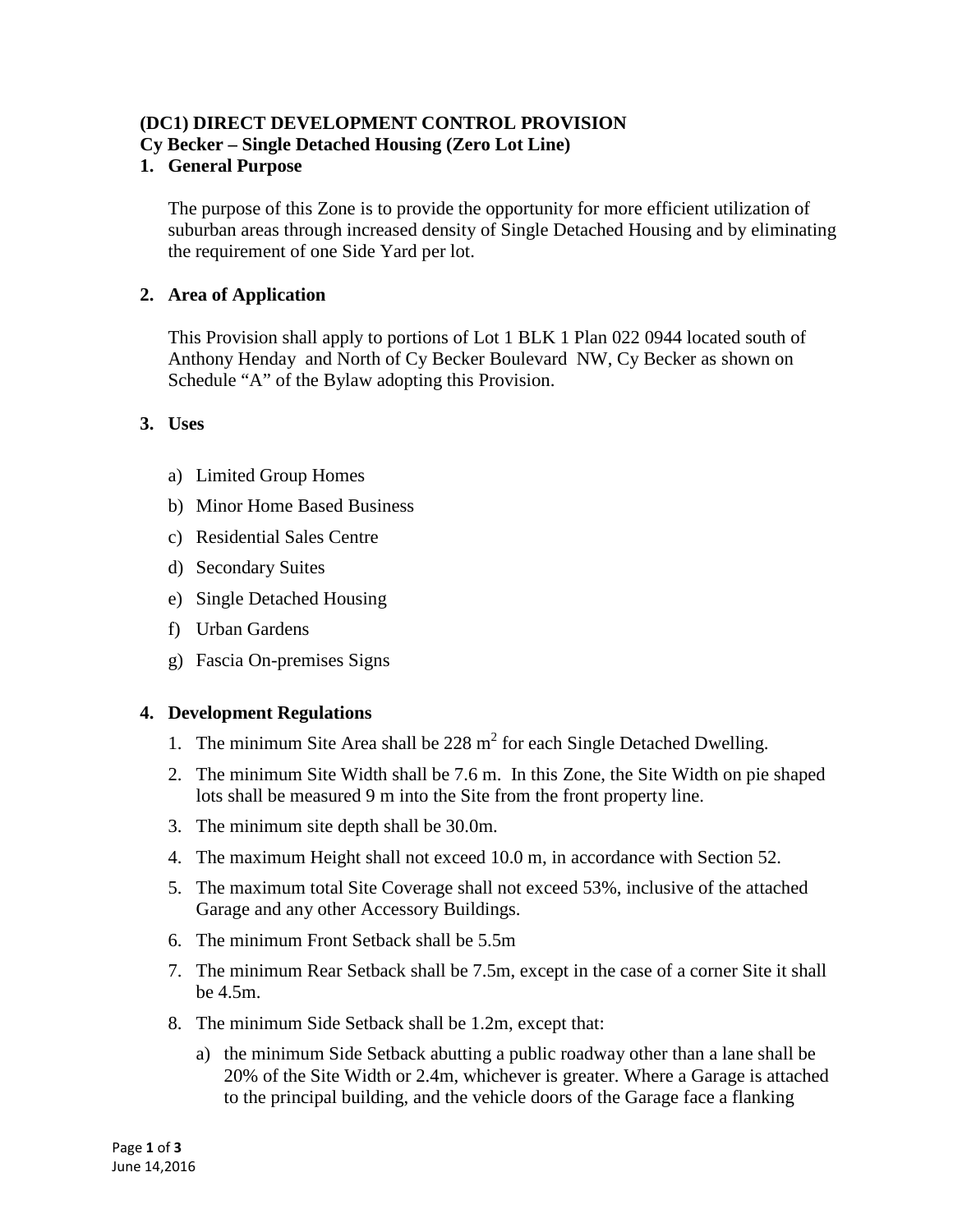public roadway other than a Lane, the distance between any portion of these vehicle doors and the flanking public roadway shall not be less than 4.5m. The minimum Side Setback abutting a Lane Shall be 1.2m.

- b) one Side Setback may be reduced to 0m where;
	- i. the other Side Setback is a minimum of 1.5m;
	- ii. all roof leaders from the Dwelling are connected to the storm sewer service;
	- iii. all roof leaders from Accessory buildings are connected to the storm sewer service or directed to drain directly to an adjacent lane;
	- iv. no roof leader discharge shall be directed to the maintenance easement; and
	- v. the owner of the adjacent Site register against title, a private maintenance easement a minimum of 1.5m wide that provides for:
		- 1. a 0.30m eave encroachment easement with the requirement that the eaves must not be closer than 0.90m to the eaves on the adjacent building;
		- 2. a 0.60m footing encroachment easement;
		- 3. a drainage swale, constructed as per the City of Edmonton Design and Construction Standards; and
		- 4. permission to access the easement area for maintenance of both properties.
- 9. Single Detached Housing shall be developed in accordance with the following regulations:
	- a) all dwellings shall include a front attached Garage;
	- b) identical floor plans with similar front elevations must be separated by a minimum of one lot unless finishing treatments are substantially different.
- 10. Separation space shall be provided in accordance with Section 48 of this Bylaw, except that it shall not be required:
	- a) where side walls of abutting buildings face each other and habitable windows are not located directly opposite each other, such that privacy is not impacted and:
		- i. in the case of Dwellings on separate Sites, each development complies with the minimum Side Setback requirements for each Dwelling; and
		- ii. in the case of Dwellings on the same Site, the separation distance between dwellings is at least equal to the total of the minimum Side Setback requirements for both Dwellings.
- 11. On-site parking shall be provided in accordance with the following requirements:
	- a) Parking shall be provided on-site in accordance with Section 54 of the Zoning Bylaw 12800.